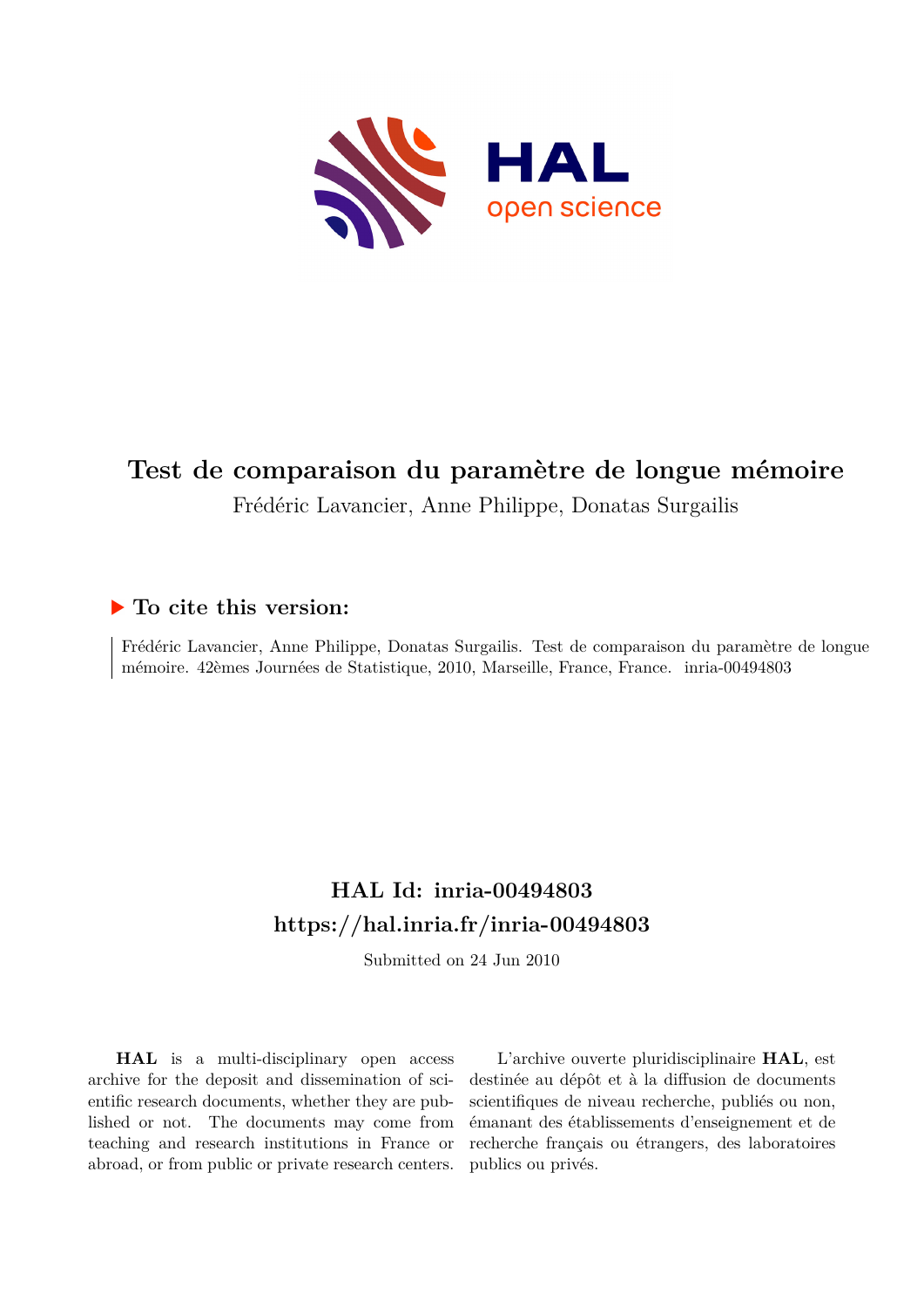#### A two-sample test for comparison of long memory **PARAMETERS**

Frédéric Lavancier<sup>a</sup> & Anne Philippe<sup>a</sup> & Donatas Surgailis<sup>b</sup>

 $a$  Laboratoire de Mathématiques Jean Leray, Université de Nantes, France <sup>b</sup> Institute of Mathematics and Informatics, Vilnius, Lithuania

#### Mots clés :

- 1. Processus
- 2. Statistique mathématique

## 1 Introduction

We propose a procedure for testing the null hypothesis  $d_1 = d_2$  that long memory parameters  $d_i \in [0, 1/2)$  of two samples of length n, taken from respective stationary processes  $X_i$ ,  $i = 1, 2$ , are equal, against the alternative  $d_1 > d_2$ . A natural extension of one-sample test developed in [1] about unknown long memory parameter d is to consider test statistic,  $T_n$  of the form

$$
T_n = \frac{V_1/S_{11,q}}{V_2/S_{22,q}} + \frac{V_2/S_{22,q}}{V_1/S_{11,q}},\tag{1}
$$

where  $V_i/S_{ii,q}$  is computed from sample  $(X_i(1),...,X_i(n))$   $(i = 1,2)$ . Here,  $V_i$  is the empirical variance of partial sums of  $X_i$ 

$$
V_i = n^{-2} \sum_{k=1}^n \left( \sum_{t=1}^k (X_i(t) - \bar{X}_i) \right)^2 - n^{-3} \left( \sum_{k=1}^n \sum_{t=1}^k (X_i(t) - \bar{X}_i) \right)^2.
$$
 (2)

 $S_{ii,q}$  is the Newey-West or HAC estimator of the long-run variance of  $X_i$  (see [3])

$$
S_{ij,q} = \sum_{h=-q}^{q} \left(1 - \frac{|h|}{q+1}\right) \hat{\gamma}_{ij}(h), \tag{3}
$$

where  $\gamma_{ii}(h)$  are the empirical cross covariances of samples  $(X_1(1), \ldots, X_1(n))$  and  $(X_2(1), \ldots, X_2(n)).$ 

From [1], one easily derives the asymptotic null distribution T of the statistic  $T_n$ under the condition that the two samples are independent. It is also easy to show that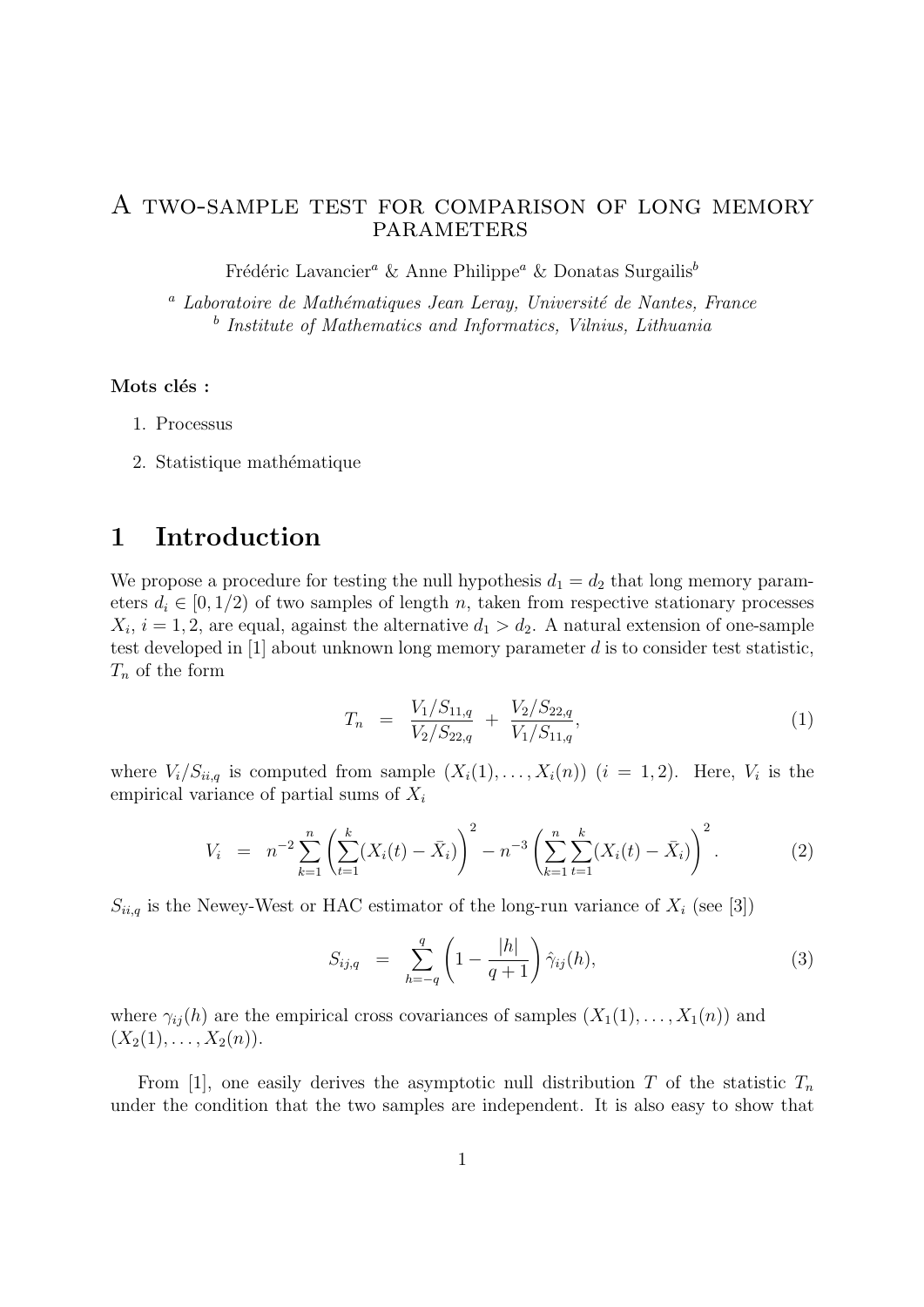for  $d_1 \neq d_2$ , one of the ratios in (1) tends to infinity and the other one to zero, meaning that the test is consistent against the alternative  $d_1 \neq d_2$ .

However, independence of the two samples is too restrictive and may be unrealistic in many applications. In order to eliminate the eventual dependence between samples, a modification  $\tilde{T}_n$  of (1) is proposed, which uses residual observations  $(\tilde{X}_1(1), \ldots, \tilde{X}_1(n)),$ obtained by regressing partial sums of  $X_1$  on partial sums of  $X_2$ .

$$
\tilde{X}_1(t) = X_1(t) - (S_{12,q}/S_{22,q})X_2(t), \qquad t = 1, ..., n.
$$
\n(4)

The statistics  $\tilde{T}_n$  is defined as follows

$$
\tilde{T}_n = \frac{\tilde{V}_1/\tilde{S}_{11,q}}{V_2/S_{22,q}} + \frac{V_2/S_{22,q}}{\tilde{V}_1/\tilde{S}_{11,q}}.
$$
\n(5)

 $\tilde{V}_1, \tilde{S}_{11,q}$  are the statistics in (2), (3), respectively, where  $X_1(t), t = 1, \dots, n$  is replaced by  $\tilde{X}_1(t), t = 1, \cdots, n.$ 

# 2 Asymptotic properties of  $\tilde{T}_n$

Consider the class of bivariate linear models  $((X_1(t), X_2(t)), t \in \mathbb{Z})$  given by

$$
X_i(t) = \sum_{k=0}^{\infty} \psi_{i1}(k)\xi_1(t-k) + \sum_{k=0}^{\infty} \psi_{i2}(k)\xi_2(t-k), \qquad i = 1, 2,
$$
 (6)

where

- $\psi_{ij}(k) \sim |k|^{d_{ij}-1}$   $(k \to \infty)$ , and  $d_{ij} \in (0, 1/2)$ .
- $(\xi_1(t), \xi_2(t)), t \in \mathbb{Z}$  is a bivariate (weak) white noise with nondegenerate covariance matrix

$$
\left(\begin{array}{cc} 1 & \rho_{\xi} \\ \rho_{\xi} & 1 \end{array}\right). \tag{7}
$$

Let  $q = q_n \to \infty$  and  $n/q_n \to \infty$  as  $n \to \infty$ .

Under these conditions, the statistic  $\tilde{T}_n$  satisfies the following convergence results :

(i) If  $d_1 = d_2 = d$  then

$$
\tilde{T}_n \longrightarrow_{\text{law}} \tilde{T}, \tag{8}
$$

where the distribution of  $\tilde{T}$  only depends on  $(d1, d2)$ .

(ii) If  $d_1 > d_2$  then

$$
\tilde{T}_n \to_p \infty. \tag{9}
$$